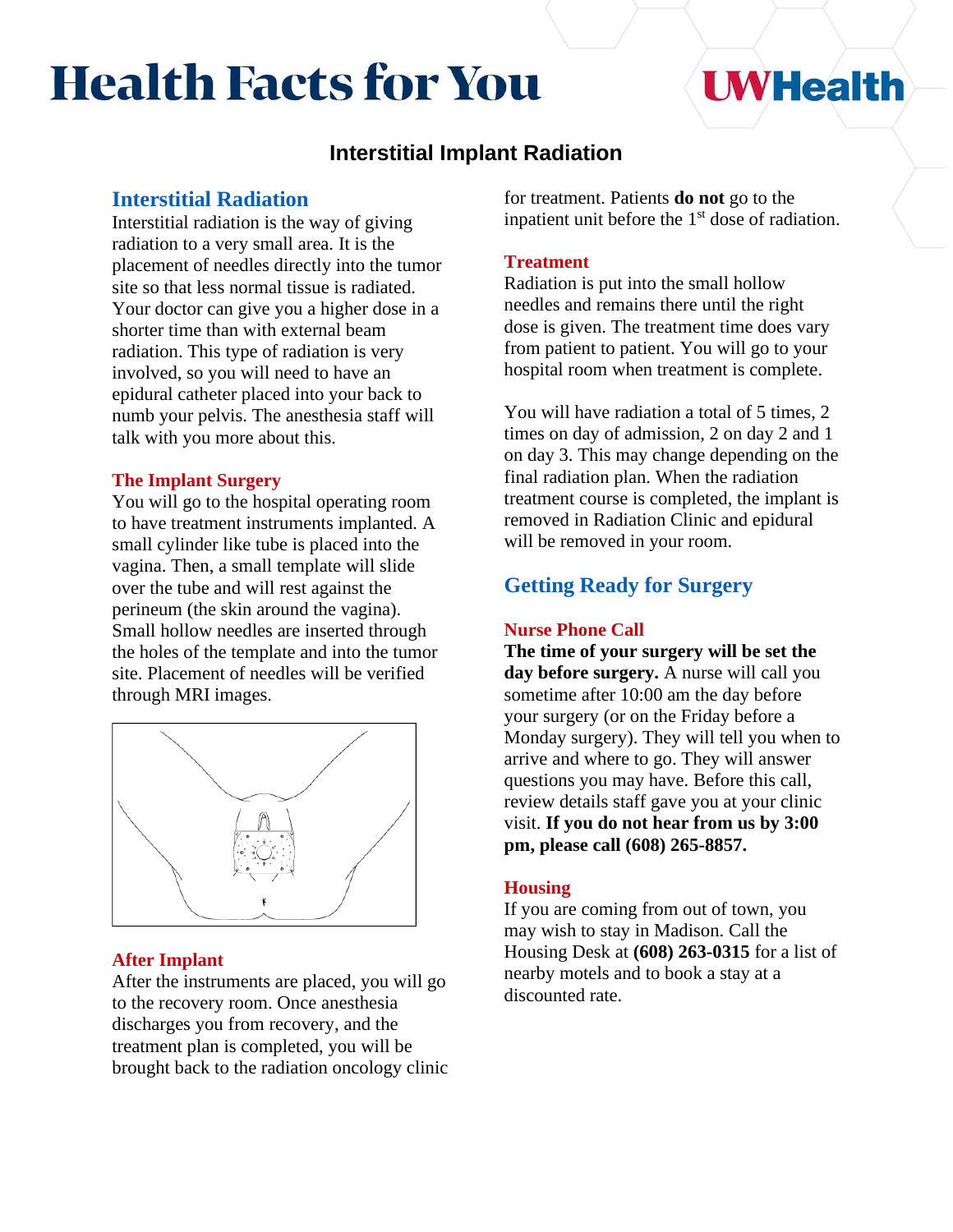#### **Illness**

If you have a cold, fever, or are ill before surgery, call your surgeon's clinic. After hours or on weekends ask to speak with the gynecologic oncology doctor on call.

#### **Choosing a Caregiver**

You may have some physical challenges after surgery. You will not be able to lift anything more than 10lbs (gallon of milk). Arrange for someone to help with the tasks below for a few weeks.

- Daily cares such as bathing or care of your wounds.
- Driving you to and from follow up visits, as you cannot drive while on opioid pain medicine.
- Housework such as cooking, vacuuming, shopping, and laundry.
- Caring for others you normally care for such as children and pets.

#### **Alcohol**

**Do not** drink alcohol after 8:00 pm the night before surgery. If mixed with anesthesia, it can cause problems.

#### **Bowel Prep**

You may need to complete a bowel prep before surgery. It is common to have pain in your belly until the stool has been flushed out (this may take 2 to 4 hours or more).

#### **Bowel Prep Tips (if needed)**

- Follow your ERAS Preop checklist for bowel prep instructions.
- Stay near a toilet!
- Drink **at least** 6 large 8 oz. glasses of clear liquids the day before surgery (not including the bowel prep liquid).
- Treat any anal skin irritation or hemorrhoids with over-the-counterproducts (hydrocortisone cream, baby wipes, Vaseline, or TUCKS<sup>®</sup> pads). Do not use products that contain alcohol.
- If you have a prescription for hemorrhoid cream, you may use it.
- Do not use suppositories.

## **Clear Liquid Diet**

If you need to follow a clear liquid diet, avoid fiber, pulp and sediment. Clear does not mean colorless. Examples include:

- Water
- Broth
- Apple juice
- Ginger ale
- Gatorade
- Clear Jello<sup>®</sup>
- Popsicles

## **Smoking**

Try to stop smoking as smoking slows wound healing. It can also increase the risks from anesthesia. If you would like help quitting, call the Quit Line: 1-800- QUITNOW (784-8669).

## **Skin Prep**

Read Health Facts for You #7938 - *Getting Your Skin Ready for Surgery-Adult* for skin prep instructions.

#### **Makeup**

**Do not** wear make-up. Remove nail polish from at least one finger.

#### **Rest**

Try your best to get rest the night before surgery.

#### **Medicines**

If you take medicine or pills, we will tell you at your preoperative clinic visit if you should take them the day of surgery.

## **Valuables**

Please leave all jewelry, rings, large sums of money, and credit cards at home. You will need to remove all jewelry including body piercings.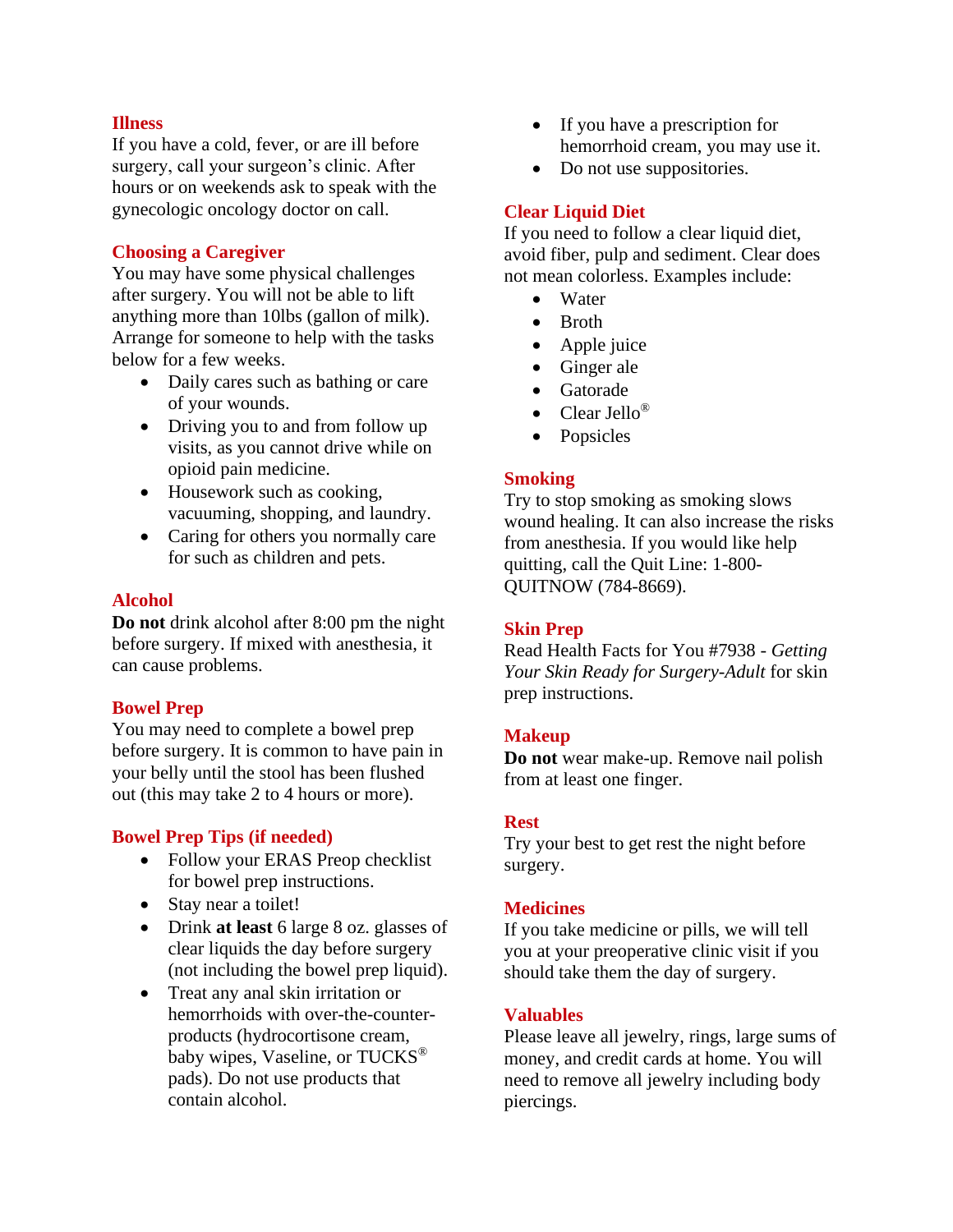# **Day of Implant**

#### **First Day Surgery (FDS)**

When you look at the main entrance of the hospital, there are two revolving doors, one to the left and one to the right. Enter through the hospital door (the doors to left when you look at the main entrances). Follow the gray stone path to the E elevator. Take the E elevator to the 3rd floor. You will see signs for First Day Surgery.

The First Day Surgery (FDS) Unit is open from 5:30 am to 6:00 pm. The Main Hospital door is always open. Please check in at FDS at your scheduled time.

#### **Items to Bring with You**

Bring your inhalers, CPAP, glucose meter, eyeglasses, eye drops, hearing aids, dentures, prostheses, and other special equipment that you need. Be sure these items are labeled with your name and in a case. You will leave your glasses, teeth, and hearing aids with your family before you go to surgery. **Do not** bring bottles of pills with you the morning of surgery unless you have been told to do so.

#### **Belongings**

Please have your family member leave your belongings in the trunk of your car the day you check in **(bring in your CPAP and inhalers)**. Once your room is ready, they can bring your things to you. The hospital is not responsible for lost or stolen items.

#### **Parking Pass**

Your main support person will get one parking pass for the length of your stay. It can be picked up the day of your surgery by your family at the guest services front desk.

#### **Other Important Places**

- **Cafeteria:** H4/1 H elevator to the 1st floor
- **ECG:** Heart & Vascular Clinic, Atrium elevator to 4th floor
- **Outpatient X-Ray:** J elevator, 2nd floor

## **Primary Support Person**

We welcome all family members on your day of surgery, but you will need to choose one person as your **primary support person**. This is the only person who may stay with you from check-in time until you go to surgery. When choosing this person, keep in mind that they will hear your private health information.

#### **Your Pre-op Room**

After checking in, a nurse will take you and your primary support person back to a room to ask you questions about your health history and get you ready for surgery. Other family and friends will be in the waiting room while you are getting ready.

You will be asked to change into a gown. An IV line may be started. You will wait in this area until it is time to have the procedure. Your epidural will be placed. This will be removed when the treatment is **completed**.

#### **Operating Room (OR)**

We take you to the OR on a cart. The staff wears masks, gowns, and hats. They help you move onto a narrow, firm bed. The nurse puts a safety belt (like a seat belt), across your chest/upper abdomen. ECG (electrocardiogram) patches are put on your chest. You will also have a blood pressure cuff on your arm and a plastic clip on your finger to check your heartbeat and oxygen level.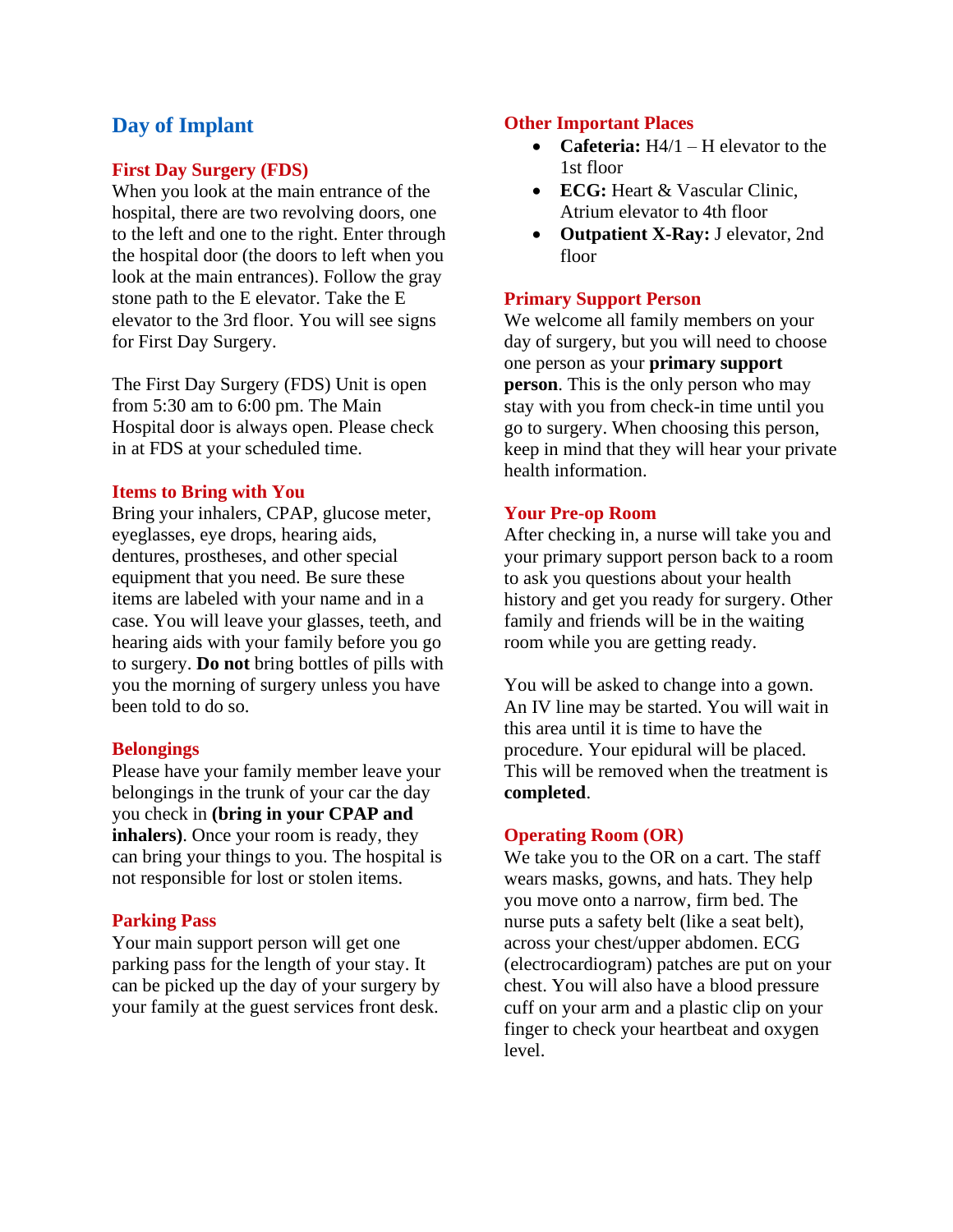# **If Needed**

- You will be asked to breathe oxygen through a soft plastic mask and medicine is given to you through your IV.
- Once you are asleep, a breathing tube is placed to help you breathe.
- Other IVs and monitors are put on after you are asleep.

## **The Surgery**

Your Radiation Oncology and Gynecologic Oncology doctors will be in the operating room to place the instruments. You may be awake depending on the type of anesthesia chosen; but, you will not feel any pain. A foley catheter will also be placed and remain in until the radiation treatment in complete. The Radiation Oncology doctors may ask for help from the Gynecologic Oncology doctor to guide the needles. This is done with **laparoscopy** using small incisions made in the abdomen. Your surgeon puts a long camera and other tools inside your abdomen to help them.

## **A Note to Families**

How much time you spend in the OR depends on the type of surgery. Loved ones can wait in the Surgery Waiting Area on the 2<sup>nd</sup> floor. If you have loved ones that plan to call, please have them call **(608) 263-8590.**  They may want to bring something to do since the time may seem to pass slowly. If they wish to leave the waiting area, they should pick up a pager at the surgical waiting area desk. The nurses will keep them informed during surgery.

## **The Recovery Room**

After surgery, you go to the recovery room to wake up. You may be in the recovery room an hour or more. Due to the position of the implant and the epidural, your movement will be limited. Your nurse will help you to change positions.

# **Tubes and Lines**

You may have a few tubes, drains and other equipment. A nurse will teach you about how they work and how long they will be in place. These may include:

- An IV (intravenous line) in your hand or arm to give you fluids and medicine until you can drink.
- A face mask or tube under your nose to give you oxygen.
- A plastic clip on your finger to check your oxygen level.
- A blood pressure cuff on your arm that tightens for a few seconds every 10-15 minutes.
- A catheter to drain urine from your bladder, though you may still feel like you need to urinate.
- Leg wraps that inflate and deflate or elastic stockings to improve blood flow in your legs.

After recovery, you will be taken to Radiation Oncology for your first treatment.

# **After Surgery**

# **Diet**

You can eat and drink right after surgery. You will be on a soft diet. You may eat any food you wish but start by eating small amounts. You may find that eating small amounts of bland food helps the first few days after surgery.

## **Pain Management**

Prevention or early treatment of pain is far better than trying to treat severe pain. We have made a special plan to stay ahead of your pain and use almost no narcotics. You can always ask for more pain pills if you are in pain.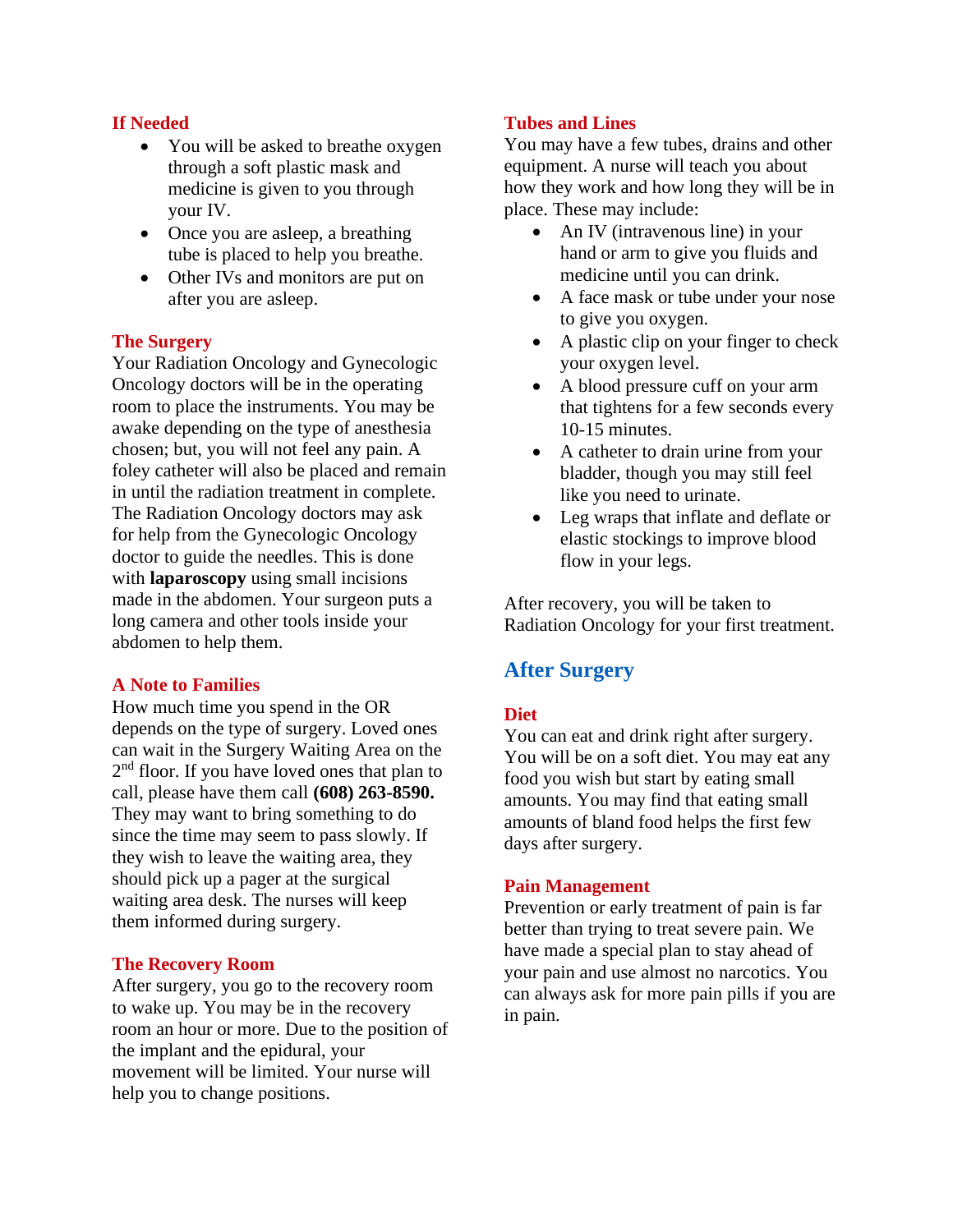With the epidural catheter, you will get a constant dose of pain medicine. If you need more pain relief, you can push a button to give yourself more medicine.

You will get acetaminophen (Tylenol<sup>®</sup>) and an ibuprofen-like medicine as well.

# **Nausea and Vomiting**

The medicines you get in the OR should help with nausea and vomiting after surgery. If you do feel sick, you should reduce how much you eat/drink by mouth. Small, frequent meals or drinks are best. If you can drink and stay hydrated, the nausea should pass.

# **Preventing Complications**

# **Blood Clots**

To prevent blood clots, you will:

- Have leg wraps while in the hospital improve blood flow.
- Get shots of blood thinning medicine while in the hospital. You may also need this medicine at home.
- Get up and walk early and often.

## **Coughing and Deep Breathing**

It is important to take deep breaths and cough after surgery. Once the breathing tube is out, nurses will ask you to deep breathe, cough, and use a breathing tool (incentive spirometer). This helps prevent pneumonia.

## **How to Cough and Deep Breathe**

- 1. Place a pillow over your chest to lessen the pain while you cough.
- 2. Take a slow, deep breath through your nose. Hold it.
- 3. Exhale slowly through the mouth.
- 4. Repeat two more times.
- 5. Breathe in again; hold it, and then cough.

#### **How to Use the Incentive Spirometer**

- 1. Exhale and place your lips tightly around the mouthpiece.
- 2. Take a deep breath. Slowly raise the Flow Rate Guide between the arrows.
- 3. Hold it. Continue to inhale and keep the guide as high as you can for as long as you can, or as told by your nurse or respiratory therapist.
- 4. Exhale and relax. Take the mouthpiece out and breathe out as usual.
- 5. Repeat 10-15 times each hour while you are awake. Try to do this twice each commercial break on tv.



## **Constipation**

You may have a hard time with bowel movements after surgery. Decreased activity and opioid pain pills cause constipation. While on opioids, take a stool softener (docusate sodium/Colace) 100mg twice daily and Miralax 17 gm once a day. You can buy this at your local drugstore.

## **To avoid constipation:**

- Drink plenty of water (at least 64oz (8 cups) of fluid per day).
- Avoid drinks with caffeine.
- Walk for at least 20 minutes a day if able.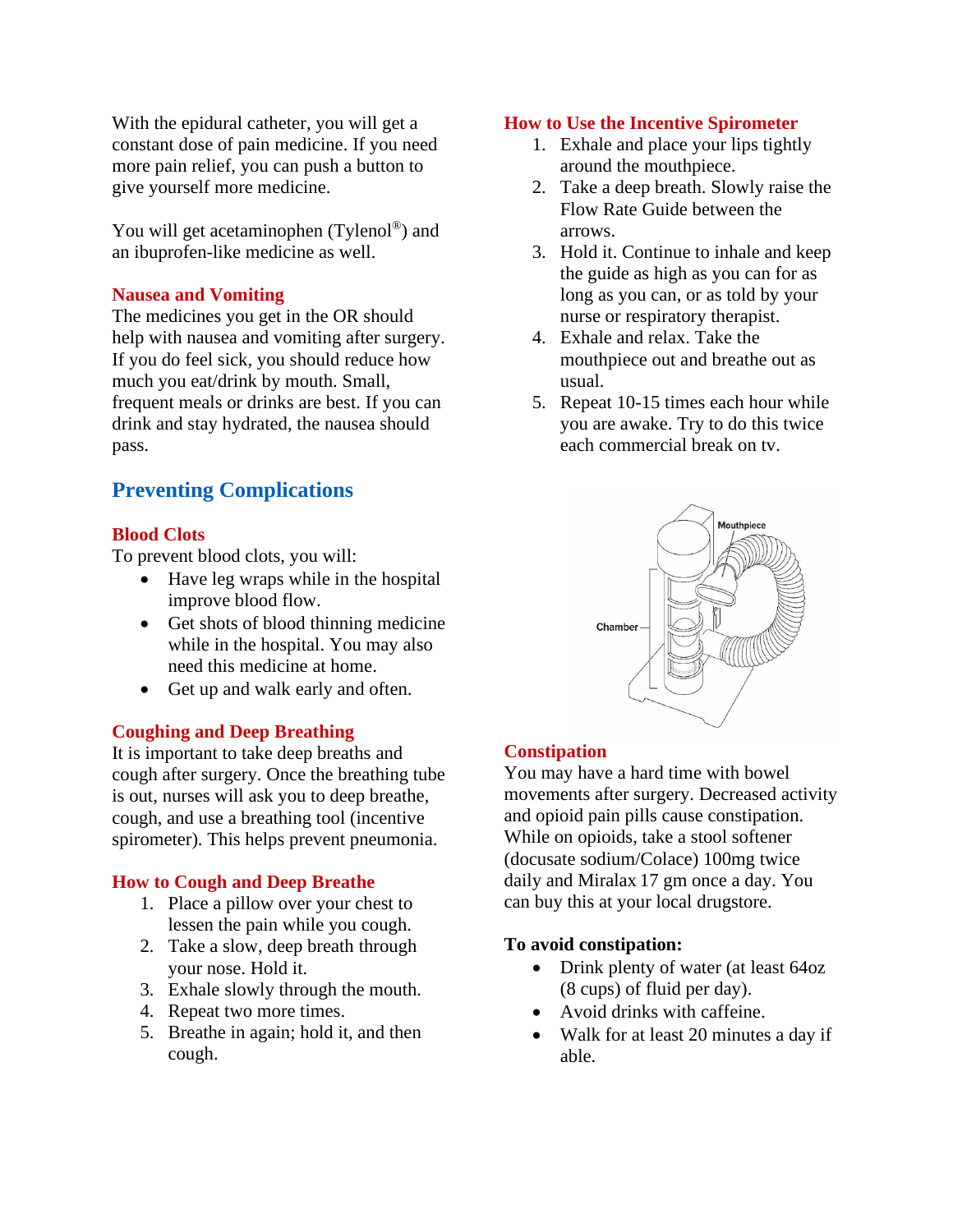# **Going Home**

#### **Discharge**

You need to plan for someone to help you get home. Your ride must be ready and waiting for you in order to leave. Please keep in mind that we strive to get patients discharged as quickly as possible, but there may be delays for many reasons. We will not send you home until we feel it is safe to do so.

#### **What to Expect**

You may have some vaginal spotting or bleeding. This should stop within 1-2 days. Use a sanitary pad, **no tampons.**

You may have some irritation or burning when you first urinate. This is from the foley catheter.

You could have some diarrhea after implant. Over the counter medicine can help or we may give you a prescription for medicine.

You may be sore in the area around the vagina. We will give you a prescription for pain medicine if you need it.

You may be given a prescription for antibiotics to take. Follow the directions on the bottle and be sure to take the entire prescription.

You are **not** radioactive after the implant is removed.

#### **Sitz Baths**

People who use a sitz bath often (4-6 times per day) feel more comfortable and heal faster. You can use your bathtub, or we can give you a sitz bath. The portable sitz bath is used by placing it on the toilet and filling it with lukewarm water. You may add corn starch if you wish, just enough so the water turns white. Use this as often as you need but remember more often is quite beneficial.

# **Do not submerge your incision (on your belly) in water.**

#### **Vaginal Dilator**

At your first follow up visit, you will be given a vaginal dilator to use. The radiation may cause the vagina to become narrow and tight. Use it daily to help maintain the vaginal opening. You will be shown how to use it and directions will be given.

#### **Sex**

It is safe to have sex after the implant, but this may be uncomfortable for a while.

# **When to Call**

- Fever above 100 F.
- Pain that is not relieved by medicine
- Bleeding more than a normal menstrual period
- Burning when you urinate or blood in the urine lasting more than 24 hours.

# **Who to Call**

Radiotherapy Clinic **(608) 263-8500**

Your health care team may have given you this information as part of your care. If so, please use it and call if you have any questions. If this information was not given to you as part of your care, please check with your doctor. This is not medical advice. This is not to be used for diagnosis or treatment of any medical condition. Because each person's health needs are different, you should talk with your doctor or others on your health care team when using this information. If you have an emergency, please call 911. Copyright © 2/2022. University of Wisconsin Hospitals and Clinics Authority. All rights reserved. Produced by the Department of Nursing. HF#5329